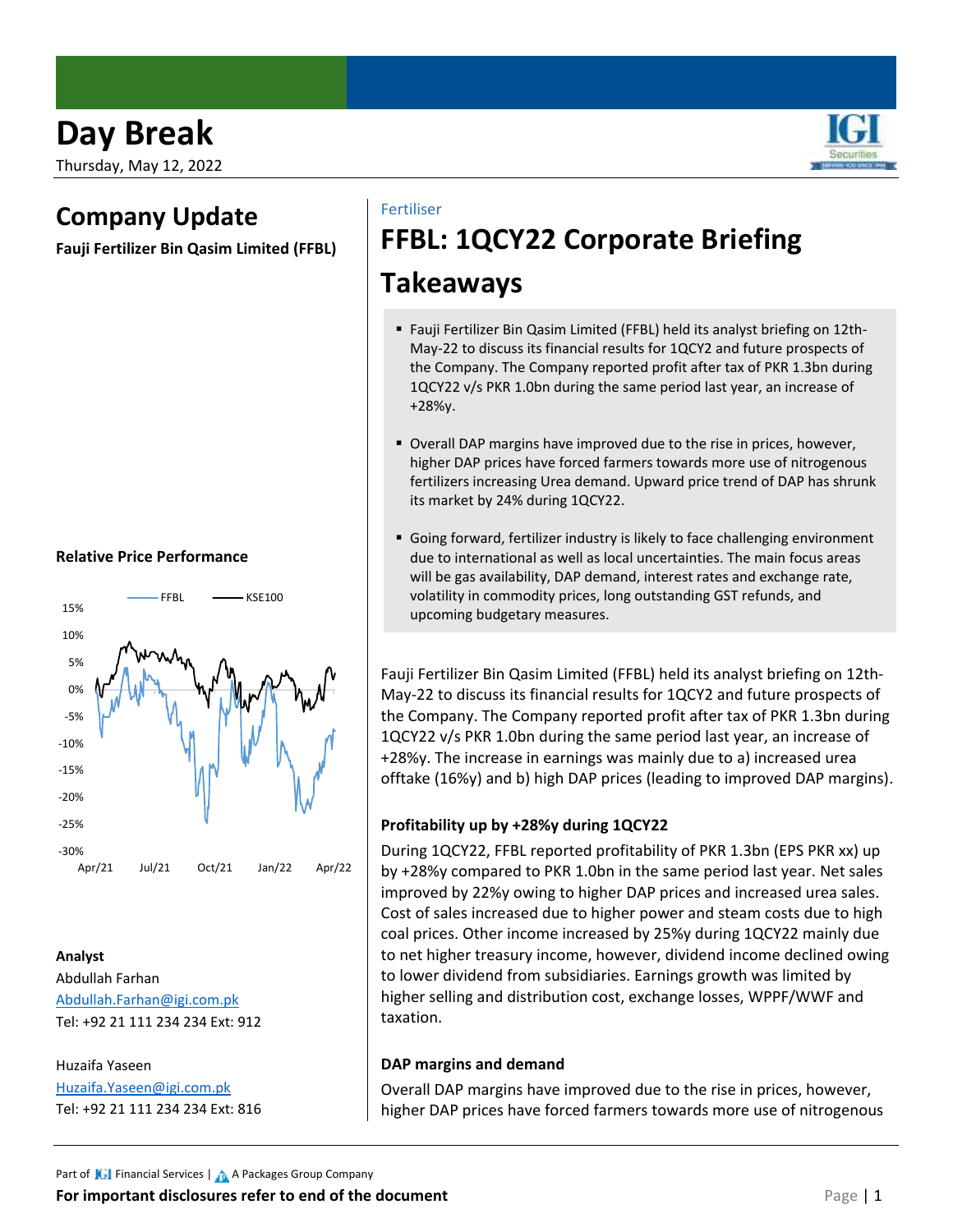

fertilizers increasing Urea demand. Upward price trend of DAP has shrunk its market by 24% during 1QCY22.

The reasons for high international DAP prices were mainly due to rising crop prices and higher prices and availability of raw materials such as phosphoric acid, ammonia and Sulphur.

### **Subsidiaries**

Fauji Power Company Limited (FPCL) has experienced stable and profitable operation whereas (PMP) clocked in highest ever profits in 2021. However, Fauji Foods Limited (FFL). AKBL is also experiencing stable and profitable operations while FML divestment strategy is still in progress.

#### **Impact of Russia Ukraine war**

Trade disruptions would have an impact on global fertilizer availability, supply-demand balance, and agriculture productivity, threatening the global food security. This will in turn impact FFBL as DAP demand is expected to shrink due to higher global prices for the next few months. Increased coal prices will lead to higher fuel and power cost, whereas, weaker exchange rate will keep margins under pressure.

### **Outlook**

Going forward, fertilizer industry is likely to face challenging environment due to international as well as local uncertainties. The main focus areas will be gas availability, DAP demand, interest rates and exchange rate, volatility in commodity prices, long outstanding GST refunds, and upcoming budgetary measures.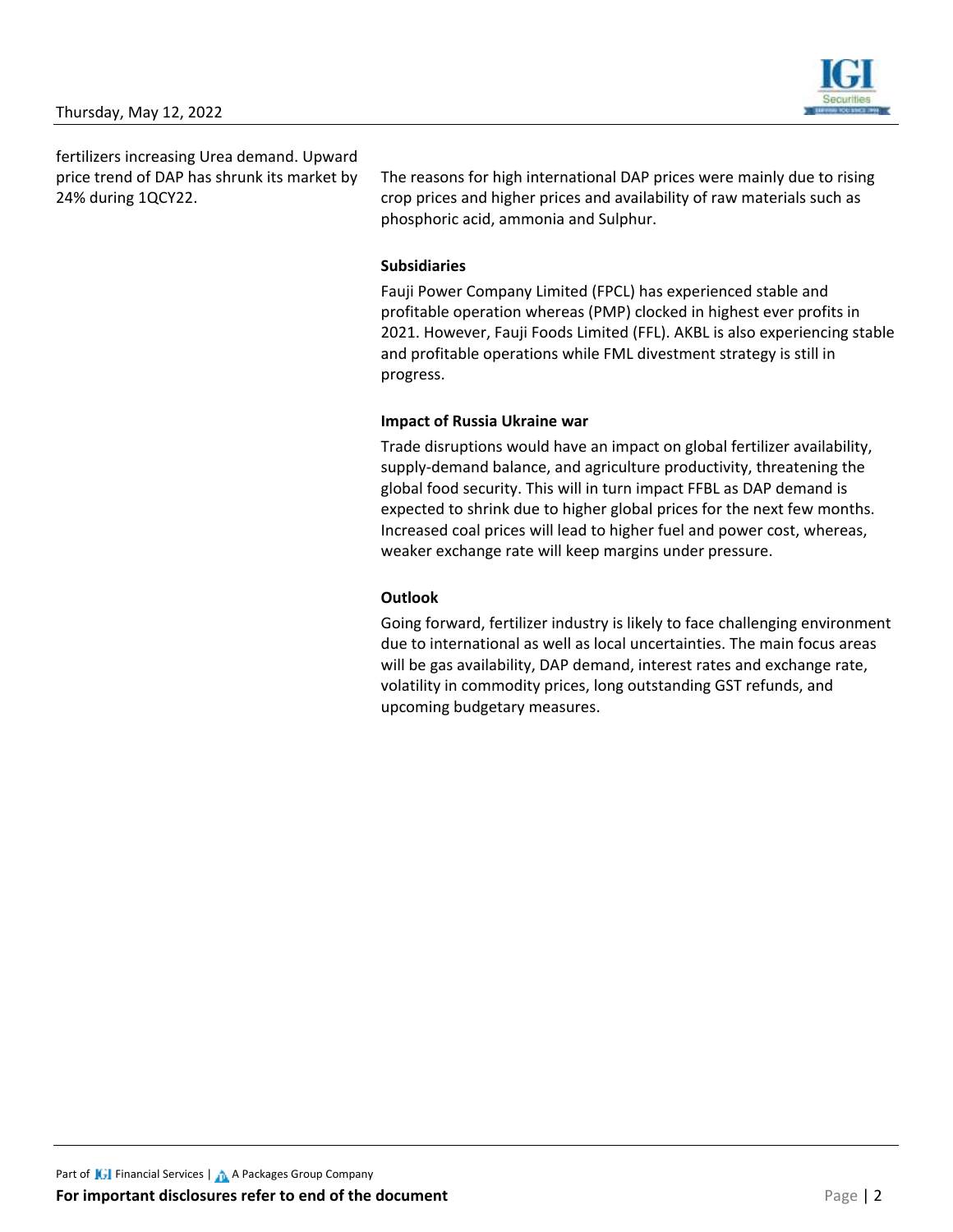

# **Important Disclaimer and Disclosures**

Research Analyst(s) Certification: The Research Analyst(s) hereby certify that the views about the company/companies and the security/ securities discussed in this report accurately reflect his or her or their personal views and that he/she has not received and will not receive direct or indirect compensation in exchange for expressing specific recommendations or views in this report. The analyst(s) is principally responsible for the preparation of this research report and that he/she or his/her close family/relative does not own 1% or more of a class of common equity securities of the following company/companies covered in this report.

**Disclaimer**: The information and opinions contained herein are prepared by IGI Finex Securities Limited and is for information purposes only. Whilst every effort has been made to ensure that all the information (including any recommendations or opinions expressed) contained in this document (the information) is not misleading or unreliable, IGI Finex Securities Limited makes no representation as to the accuracy or completeness of the information. Neither, IGI Finex Securities Limited nor any director, officer or employee of IGI Finex Securities Limited shall in any manner be liable or responsible for any loss that may be occasioned as consequence of a party relying on the information. This document takes no account of the investment objectives, financial situation and particular needs of investors, who shall seek further professional advice before making any investment decision. The subject Company (ies) is a client of the IGI Finex Securities Limited and IGI Finex Securities offers brokerage services to Subject Company (ies) on a regular basis, in line with industry practice. This document and the information may not be reproduced, distributed or published by any recipient for any purpose. This report is not directed or intended for distribution to, or use by any person or entity not a client of IGI Finex Securities Limited, else directed for distribution.

**Rating system**: IGI Finex Securities employs three tier ratings system, depending upon expected total return (return is defined as capital gain exclusive of tax) of the security in stated time period, as follows:

#### **Recommendation Rating System**

Buy if target price on aforementioned security (ies) is more than 10%, from its last closing price(s) Hold if target price on aforementioned security (ies) is in between -10% and 10%, from its last closing price(s) Sell if target price on aforementioned security (ies) is less than -10%, from its last closing price(s)

**Risk**: Investment in securities are subject to economic risk, market risk, interest rate risks, currency risks, and credit risks, political and geopolitical risks. The performance of company (ies) covered herein might unfavorably be affected by multiple factors including, business, economic, and political conditions. Hence, there is no assurance or guarantee that estimates, recommendation, opinion, etc. given about the security (ies)/company (ies) in the report will be achieved.

**Basic Definitions and Terminologies used:** Target Price: A price target is the projected price level of a financial security stated by an investment analyst or advisor. It represents a security's price that, if achieved, results in a trader recognizing the best possible outcome for his investment, Last Closing: Latest closing price, Market Cap.: Market capitalization is calculated by multiplying a company's shares outstanding by current trading price. EPS: Earnings per Share. DPS: Dividend per Share. ROE: Return on equity is the amount of net income returned as a percentage of shareholders' equity. P/E: Price rnings ratio of a company's share price to its per-share earnings. P/B: Price to Book ratio used to compare a stock's market value to its book value. DY: The dividend yield is dividend per share, divided by the price per share.

IGI Finex Securities Limited Research Analyst(s) Research Identity Number: BRP009 © Copyright 2022 IGI Finex Securities Limited